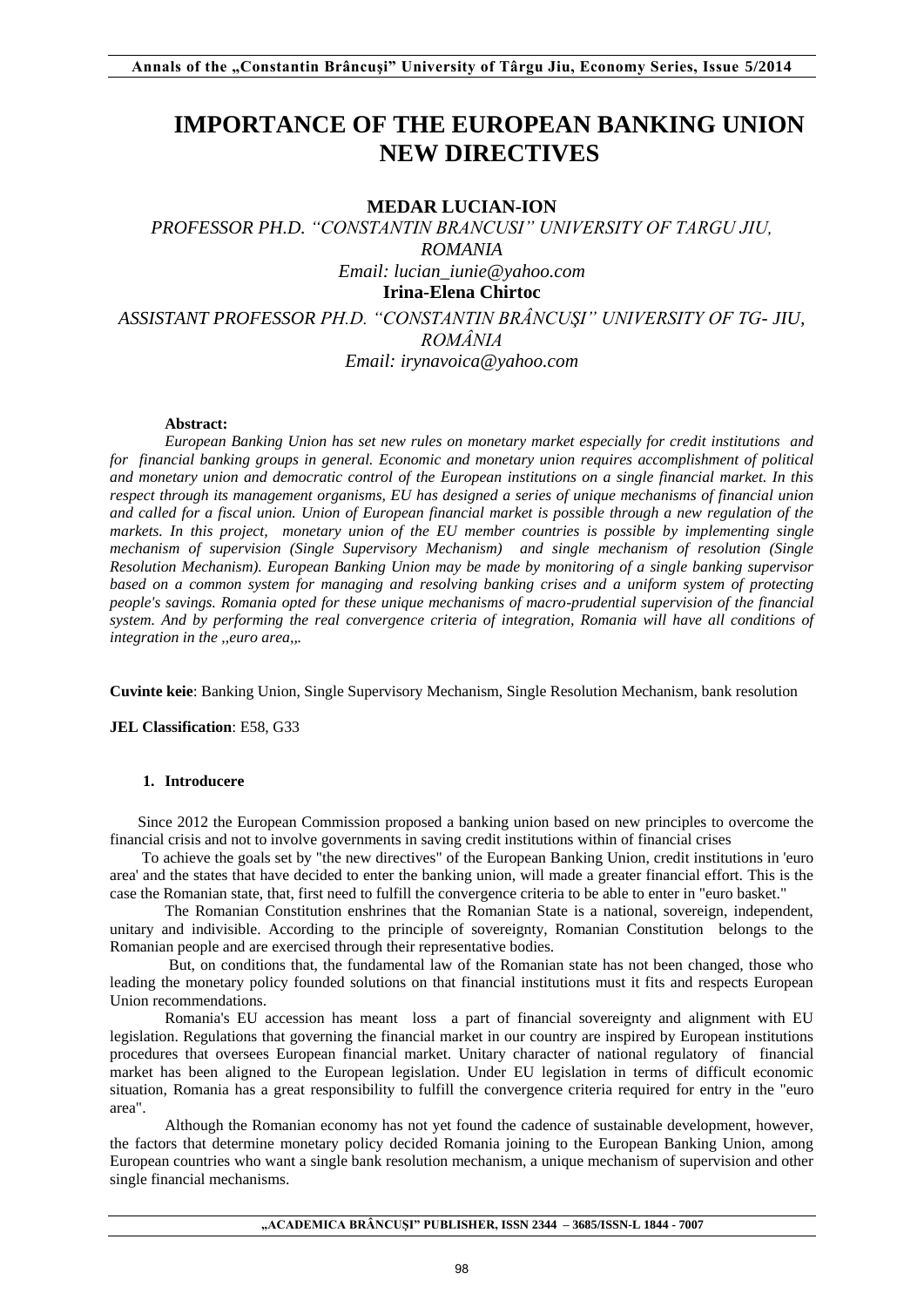### **Annals of the "Constantin Brâncuşi" University of Târgu Jiu, Economy Series, Issue 5/2014**

 In April this year The European Commission has adopted the two directives that create the framework for the Union of Banking: Directive on bank recovery and resolution and Directive on deposit guarantee schemes.

In Romania, through the two directives of banking union takes place, on the one hand protecting of the public money and on the other hand also protecting of depositors and in general of the "bank customers".

#### **2. Objectives of Banking Union**

We believe that the objectives of Banking Union are directed to give greater stability to the banking system and to regain public confidence in banks.

European monetary policy is one of the most important factors of development and growth of the European economy. Although not all developed countries of the world have rallied to the recommendations of Basel III, banking financial groups from the EU countries shall ensure regularly that are performed at least the capital requirements.

*Efficient management of bank crises, credit institutions salvation on the shareholders money and less on public funds, guaranteeing common of household deposits, the mechanism of resolution and single mechanism of banking supervision is one of the objectives of single financial banking system.* 

Fiscal deficits and problems that have occurred in the banking sector have created major economic problems. Many investors have withdrawn money from some European countries afraid that governments do not honor international obligations which led to a crisis of the exchange rate and thus, sudden declines of the national currency or the euro in the country concerned.

The financial crisis in the last years, which began in the autumn of 2007 and not over yet, prompted that some EU governments to help financial banks with problems, which caused many "discontentment" in financial markets. But many "players in the business world" do not "approved" governments intervention to "rescue" the "important" institutions of financial system.

Why? The answer was simple. For the fact that credit institutions are companies and in "chase them" for profit primarily performing "banking business". Those who err in business "unless open their eyes open their bag." Businesses of all kinds, in general takes place between two parties of which one always wins more, and another can lose.

 Although "things" are more complex in "money creation", however European authorities wish to prevent "situations" that can cause governments to intervene.

According to EU directives (CRD IV and CRR IV) financial banking groups have taken measures that were required by the new regulations of the European financial markets.

 The European Banking Authority (EBA), the European System Risk Board (ESRB), the European Securities Authority (ESMA) and the European Insurance and Occupational Pensions Authority (EIOPA) has developed regulations and will require unitary procedures for all countries who want be integrated in a monetary union as a major part in a single financial market, on Europe.

Although Romania is not in the "euro area financial'' representative bodies of the state have decided to participate in the construction of economic and monetary union at all costs. Unique mechanisms of regulation and banking supervision will strengthen the European banking system and hence the Romanian banking system.

Single European financial supervision system is monitored by the Executive Committee of the Board Single Financial Market It includes representatives of the ECB / EBA / ESMA / EIOPA / ESRB.

Unique mechanism of resolution  $(MUR)^1$  is responsible for the work of about 6,000 credit institutions of the EU countries, except England and Sweden. Besides those two states, against the monetary union and the fact of giving full regulatory powers ECB, objected both Czech Republic and Poland that have solid banking systems and do not want to expose at banking risks manifested in many European countries such as Greece, Spain or Italy.

By " *Single Board of Resolution* " from MUR shall establish measures to address the resolution of banking financial groups in difficulty and monitor how agencies established with the ECB or national financial supervisory authorities implemented procedures for resolution and resolution plan approved the European Commission.

According to the " *Directive on bank recovery and resolution* "Single Board of Resolution bear all responsibility of saving banks from bankruptcy , the Council and the European Commission involvement in the resolution is minimal.

*"Single Board of Resolution Single"* as a young institution in the EU, includes representatives of the ECB, European Commission, national authorities and manages the Single Fund of Resolution. The establishment

**.** 

**"ACADEMICA BRÂNCUŞI" PUBLISHER, ISSN 2344 – 3685/ISSN-L 1844 - 7007**

<sup>&</sup>lt;sup>1</sup> European Commission proposal of July 10, 2013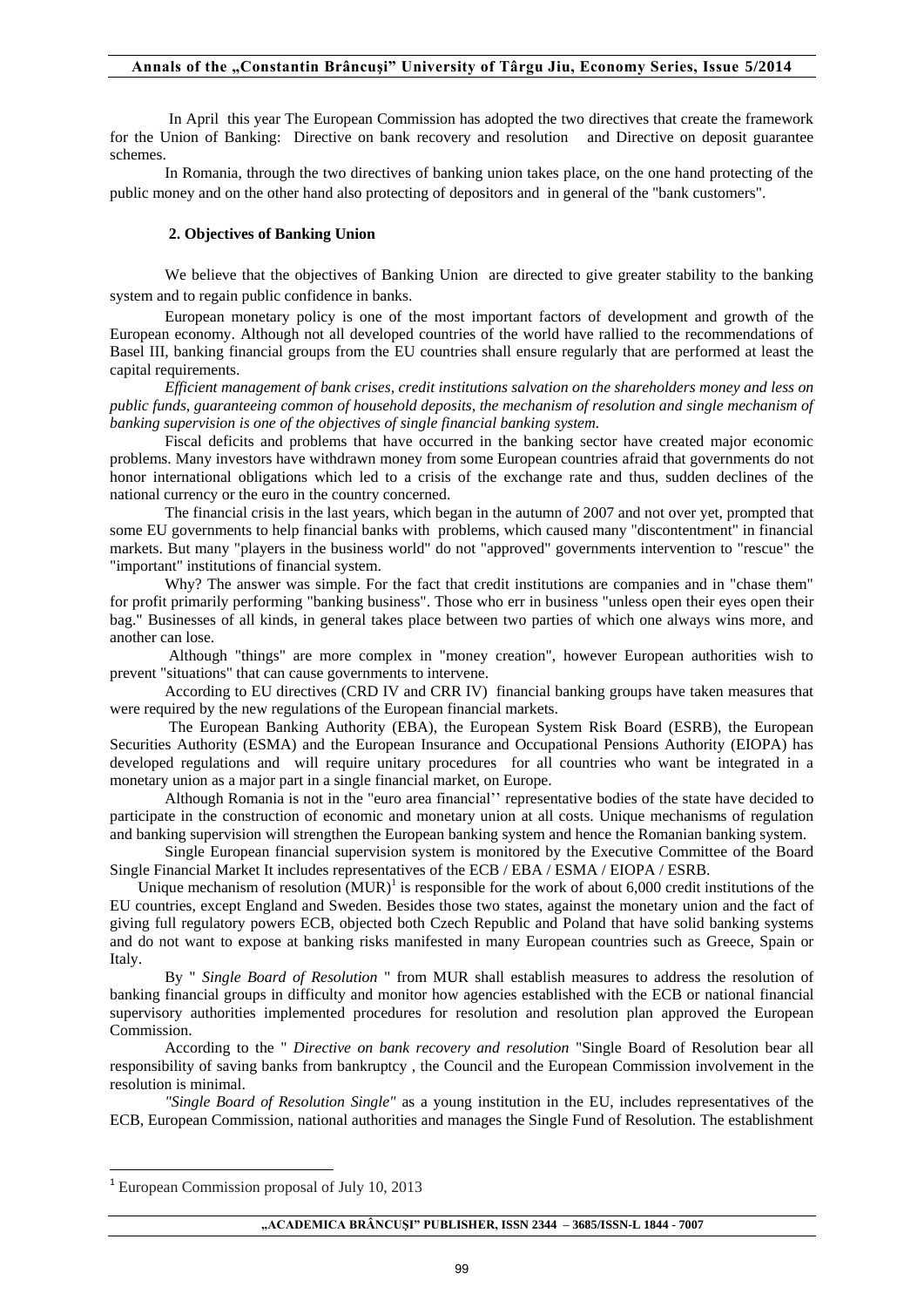of this fund requires more effort from countries that have good financial stability and are not included in the " euro area".

By the amount offered by the Single Fund of Resolution may recapitalize banking financial group that was in a reorganization ( due to financial difficulties ) or special measures are established to absorb losses. According to the decisions taken by the "Board Resolution Single " the Fund may pay certain debts to creditors, can provide guarantees , loans, equity participation or be granted compensatory amounts of shareholders.

In the management of bank resolution authority using a series of specific operations. Among them we can mention : partial sales of assets , acquisitions assisted or forced merger of operations " bridge banks ".

The European Commission has proposed the establishment of a single authority that will have the power to decide when credit institutions in Europe will be saved or closed. With new regulations for banking resolution, in Romania, Co Blvd insolvency is not applicable bankrupt banks.

In May this year, Romania will take the decision to sign the agreement on transfer and mutualisation the contributions on Single Fund Resolution.

The unique resolution Banking Union would complement the unique mechanism of banking supervision and is a further step towards banking union, which aims to break the link between the banking crisis and the debt crisis. If a bank in the euro zone will face serious financial difficulties, the ECB, as supervisor, will pull the alarm. At this point, the board resolution make recommendations to the Committee, who will decide whether to implement the procedure in force resolution bancară.

Intrarea single resolution mechanism is provided for 2015, but the laws under which creditors would establish order if the bank rescue will not be operational only in 2018.

" Banking Union will contribute to restoring confidence in the banking sector and, therefore, the economic recovery in EU. These rules on financial stability will help to restore banks' ability to grant loans on real economy and for our SMEs," said the European Parliament plenary, Corien Wortmann-Kool Member European Parliament, one of the main supporters of the Single Mechanism of Resolution.

Under the new EU banking union people who will realize "process of resolution" are called resolution authority. They can be finance ministries, national financial supervisors authorities, central banks and other public administrative authorities.In addition to single resolution fund financing bank resolution process can be ensured by the deposit guarantee scheme.

"*Directive on deposit guarantee schemes'* underlying European banking union forcing each of the 28 EU states to submit in advance certain amounts, established procedurlly for a period of 10 years. Deposit Guarantee Schemes are developed based on risk assessments. Methods of calculating the contribution to the fund established by the European Banking Authority is based on the risk profile of individual banks.

By "Directive on Deposit Guarantee Schemes" confirming the coverage of 100 thousand euro / depositor / credit institution and the repayment term is gradually reduced from 20 to 7 days until 2024. During this period of 10 years target coverage was 0.80% of covered deposits.

Besides the unique mechanism of resolution and deposit guarantee scheme third pillar of the Banking Union is Supervisory unique mechanism.

European Central Bank with the European Banking Authority shall develop procedures for the operation MUS until November 2014.

The activity of "group of the European Banking inspectors ", implementing the procedures laid down by Single Supervisory Mechanism (MUS) will start for the first 600 credit institutions operating in the European Union.

By entering Romania among the states in the "euro area" for the construction of European Banking Union, the central bank as a national authority will be organized under ECB regulations as "close cooperation agreement" signed by the two institutions.

 In Romania "Regulation on MUS" developed by the ECB reinforces the independence of the central bank, which will be visualized in the institutional organization, staff establishing (Governor, Senior Deputy Governor, Deputy Governors-executive members of the Board of Directors) and setting its budget.

Romania did not have banks in difficulties, the banking sector is stable, although the economy has been affected by "import of instability" of the European countries. Supervision by the authorities of European banking financial groups from Romania has some advantages. Although we did not have credit institutions with financial problems caused by the crisis, however, some financial banking groups do not have taken account by the recommendations of national authority on supporting economic development through a lending activity and other reasonable banking services. In the new conditions of banking union, banking financial groups will be subject to unique mechanism of resolution and institutions with problems will benefit from the amounts available from the the fund that will be constituted, of 55 billion euros.

By Regulation of MUS, ECB has supervisory powers over the banking financial groups and on some large credit institutions. In MUS work program enter and financial holding companies, mixed financial holding companies, from participating Member States and branches on participating Member States belonging to credit